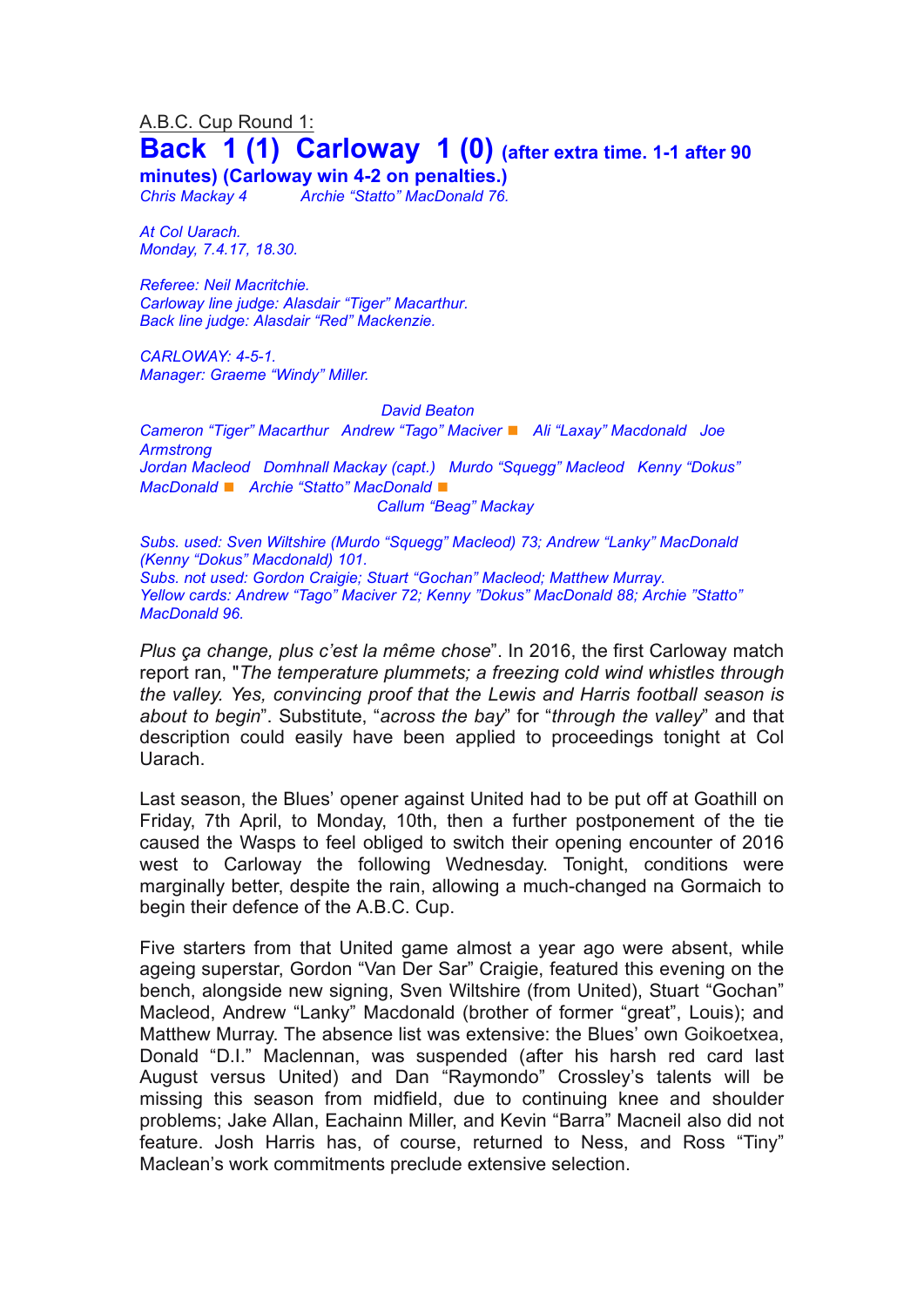There was some good news, however: ace goalkeeper, David Beaton, last seen on 2nd August, 2014, in Inverness versus Avoch before being stretchered off in the 88th minute, was back under the bar, while another stalwart, Andrew "Tago" Maciver, ex-Tanzania, now Florida, was back on the island for the season. Despite fake news of his retirement, Murdo "Squegg" Macleod also continued in his familiar role, as central midfield *animateur*, with "Tago's" arrival in central defence beside Player of the Year 2016, Ali "Laxay" Macdonald, flanked by Cameron "Tiger" Macarthur and Joe Armstrong, allowing Domhnall Mackay to hold the line beside him. New arrival, Jordan Macleod (ex-Athletic), carried the right, enabling pace-merchant, Callum "Beag" Mackay, to lead the line against Jason Macleod and Campbell Macdonald.

Back may not have had the best of seasons last year but they still managed to inflict a lot of pain down Cnoc a'Choilich way. It had all started brightly enough for the Blues in early May, racking up three first-half goals at home against the Bacachs in Round One of the Jock Stein, but then a rampant opposition blasted their way back to parity with three minutes to go. However, just as Back scented dazzling victory, a weird wind-assisted winner from Jake Allan in the last minute sent the Blues through to a Semi-Final at Garrabost. Two dismal reverses followed within the next fortnight at Col Uarach, nevertheless, 0-2 in the League, then, more painfully, 0-1 in the HAC Round 1, in the latter of which na Gormaich set a new Island record for the number of shots that can clear a crossbar in 120 minutes.

Carloway did get a form of revenge in July in a 1-0 home League victory, most memorable for a hotly-disputed 81st minute penalty award from "Chancey" (at the game tonight on crutches!) which led to a clearly bemused Back "Man of the Match", Ali "Tolsta" Maciver, being sent off for deliberate handball.

Bad experiences never seem to stop dropping on the Blues out here in Coll. The new defensive/midfield line-up had hardly arranged themselves for the coming contest when they were one-down. An early Blues' break on their left was repulsed, and Jason Macleod's high ball forward cleared Armstrong's head for Joel Martin to control and make the bye-line. His whipped high cross was deep but, 12 metres out by the far post, reverse-headed back inwards to Beaton's left for Chris Mackay to ghost in unchallenged and knock home (**1- 0**).

To their credit, na Gormaich came back strongly, with a "Dokus" free-kick midway within the Bacach half, on their right touchline, being knocked out to "Tago", 20 metres from goal in the centre, but his snap drive soared high over. After ten minutes a Jordan Macleod run on the right and cross, 20 metres from the line, was caught by the wind and dropped on the edge of the box in the centre. "Statto" immediately slipped the ball to "Dokus" on his right and he neatly side-stepped his marker rightwards to flash in a nasty, waisthigh drive which Maciver saw late, yet managed to dive sideways to his right and push away for a corner. In 20 minutes another "Dokus" free-kick, this time just inside the Back half on their left, was hooked in high to the centre of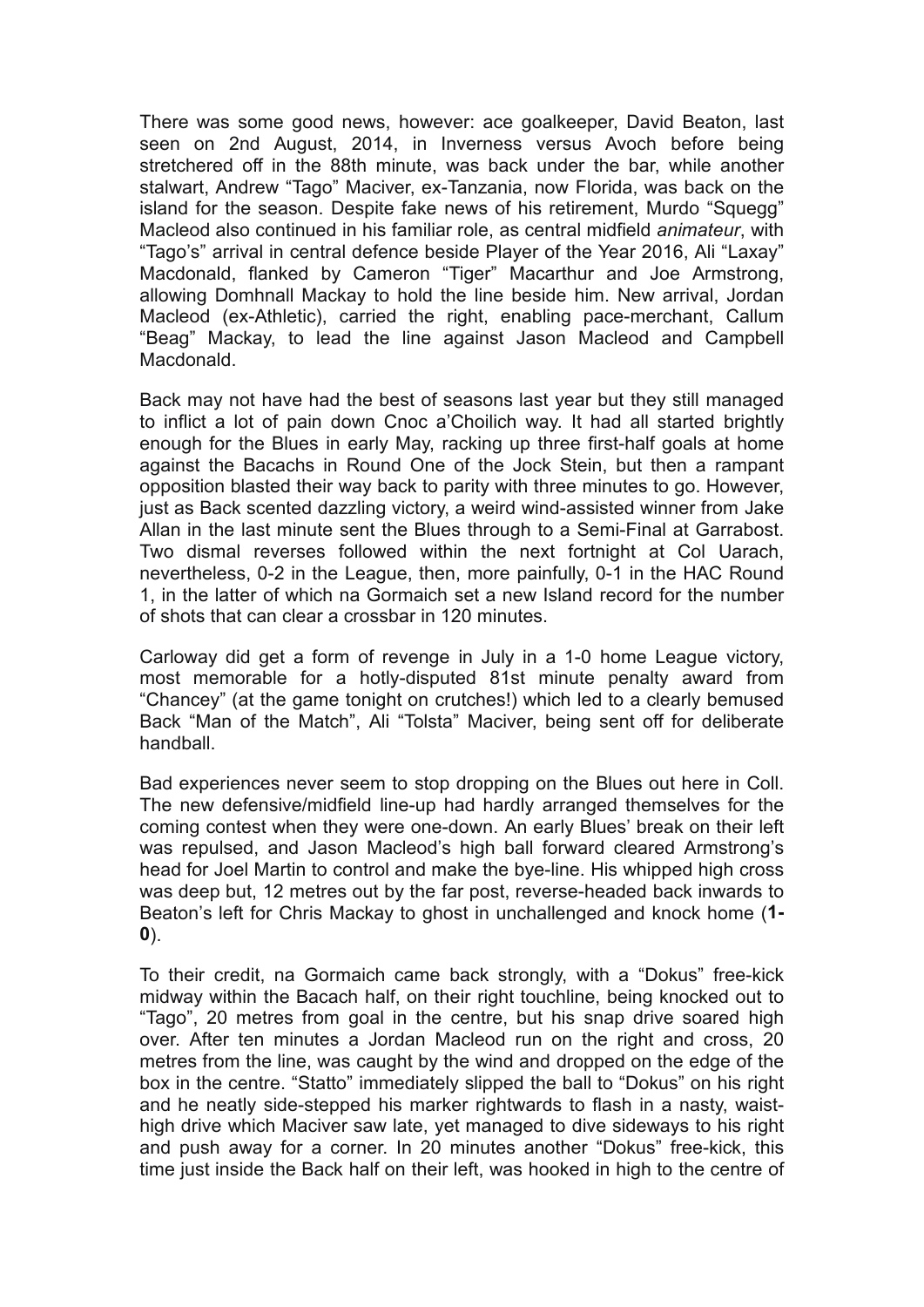goal with his left-foot. The leaping scrum could not connect but unsighted the waiting Maciver and again he had to react late to paw the ball away for another corner to his right.

As Macleod stretched the Bacach back-line wide right and tested their pace, "Statto" tended to gravitate inwards to support "Beag", while "Squegg" and Mackay dominated the centre, allowing "Dokus" space to trick an opening; Chris Macleod, Mackay, and "Gordie" Maciver were only occasionally able to liberate their dangerous wing-men, who pressured "Tiger" and Armstrong for pace. A minute later "Squegg" found "Dokus" racing down the right touch-line. He checked, 16 metres from the line, doubled back, and delivered a glorious in-swinging cross which dipped nastily behind the retreating back-line for "Statto" to surge in, directly in front of Maciver, but, 8 metres out, he had to reach sideways to hook the ball goal-wards and the keeper once again managed to block for another corner.

In 25 minutes broken play in the centre allowed Macleod to surge through the middle and play "Statto" forward into the box, but again the ball would not run for the Uibhisteach and as he tried to control it, Maciver was out at his feet to block,10 metres from goal, and the ball was scrambled clear. A minute later a "Squegg" free-kick from just inside the Back half, to the left, came whizzing in like a Tomahawk missile towards Maciver who raced out to meet it on his 6 metre line but was challenged heavily by "Statto" and "Pongo", and the ball spun high off the group and away past the left-hand post. The last "real" moment of the first half came in 36 minutes when yet another "Sguegg" freekick (who's going to take them when he REALLY does retire?), this time all of 35 metres out in the centre, zoomed a couple of metres wide of Maciver's right-hand post.

### **Half-time: Back 1 Carloway 0**

Where are "Frazmac" or Jack Buchanan when you need them? There had been plenty of positives (and problems) for the manager to consider in a moderately successful first half. After being caught cold by an early Bacach opener, the Blues had established a smooth-running midfield cohesion to dominate, but had squandered several golden opportunities through a mixture of rustiness, carelessness, and inspired goalkeeping from Michael Maciver. Wholesale change seemed unwise; sharper reactions in front of goal were what were necessary.

However, "Bomie" and "Dano" had obviously been less understanding in the home dressing room and a red-eared Bacach XI immediately upped the tempo from the restart. "Gordie" and Chris Macleod, largely anonymous in the first half, became more visible in support of Chris Mackay in the centre, and David Beaton, who'd spent the first half checking his Twitter feed, suddenly had to earn his half-time Bovril.

At first Carloway were able to sustain their attacking momentum, leading to two early "Squegg" free-kicks: in 53 minutes, on the Blues' right, 20 metres from the bye-line, he curled in a beautiful, high left-footer but Jason Macleod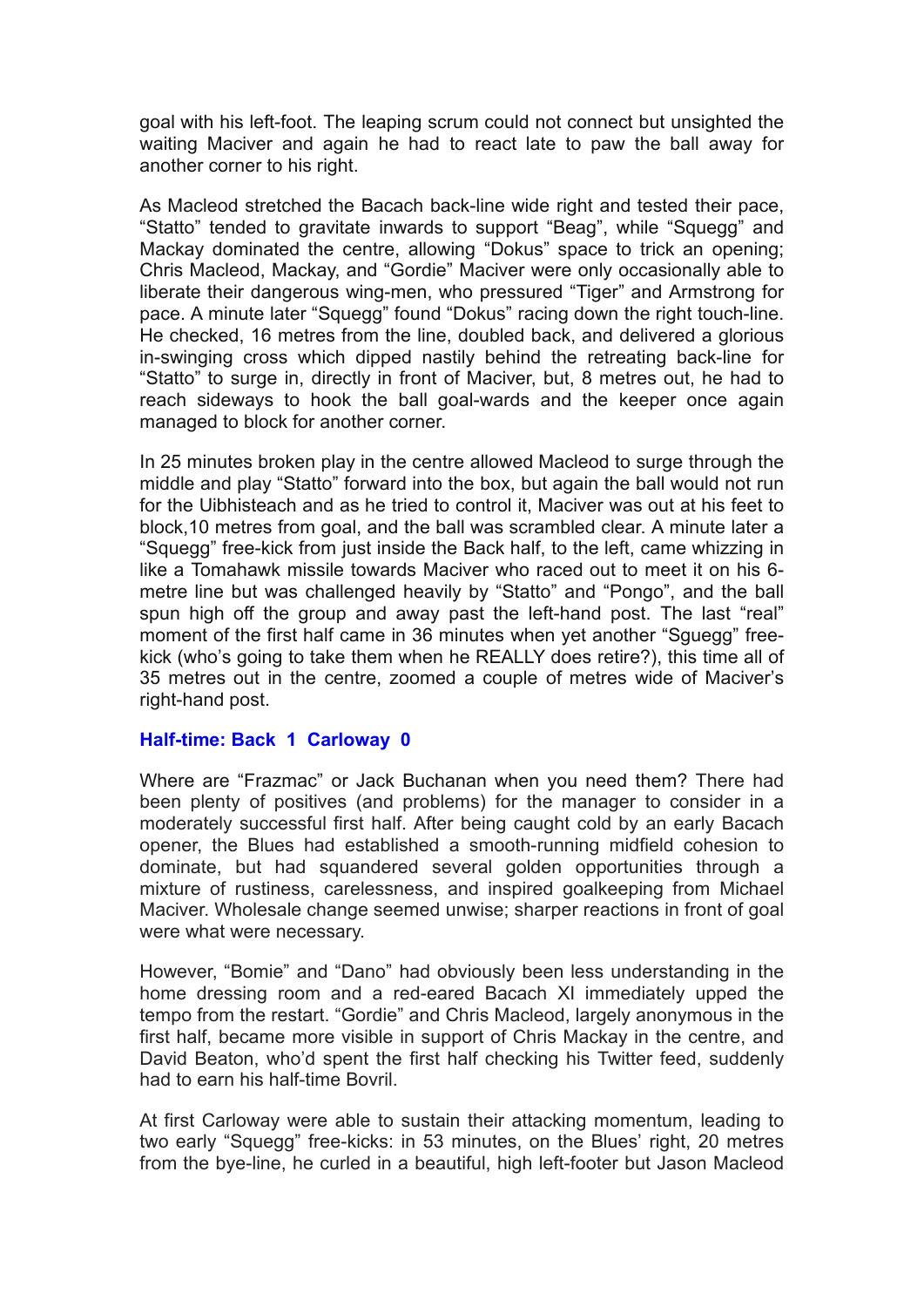cleared easily. Then, two minutes later, from midway within the Back half, slightly to the right, he found Mackay, 12 metres from goal, but his strong header went straight to Maciver.

Immediately the Bacachs broke down their left, and Louis Macdonald's sharp, low cross from the bye-line saw Chris Macleod just beat "Laxay" to the ball in the centre, but his instant flick from 12 metres went straight up and over. The sides were now effectively confining each other to few clear chances, in a confrontation whose outcome had suddenly become a lot less clear.

In 70 minutes a glorious opportunity arrived for na Gormaich with a disputed free-kick in the centre, right on the edge of the box, but "Dokus's" careful strike went straight to the keeper. Six minutes later, as Carloway's efforts to gain parity became desperate, an enormous "Dokus" free-kick, just inside the Back half, on the left touch-line, came sailing in to find "Statto" unmarked in the centre, 12 metres from goal, and, without jumping, he carefully nodded the ball well wide of Maciver's right-hand. A simple goal (**1-1**).

Awareness of the approaching nightmare of a penalty shoot-out lent urgency to the final minutes but the only real chance that arose occurred in 82 minutes when a Back charge through the middle sent Macleod in on the right towards Beaton but the keeper earned his oranges by reacting smartly to his left to block away. Unfortunately, this was to be the influential midfielder's/striker's final contribution, being carried off in 88 minutes after a crunching tackle from "Dokus", of all people.

### **Full-time: Back 1 (1) Carloway 1 (0)**

Because of the premature, darkening conditions, the teams had little chance to settle things in a curtailed extra-time period  $(7\frac{1}{2})$  minutes +  $4\frac{1}{2}$  minutes). Anxiously for na Gormaich, Back were to hold the initiative throughout. In 92 minutes a melée on the left edge of the Carloway box led to two blocked drives against the massed bodies of the Blues' defence, before a curious event in 99 minutes caused Blues' hearts to flutter. Beaton, 12 metres out on his right, mishit an attempted clearance from a back-pass and the ball spun backwards and sideways across his goal. Luckily for the Blues, the desperate, racing keeper just managed to beat an approaching striker to the ball, to boot it clear beside his left-hand post. Phew! That would have been one for the record books!

### **Extra-time. Half-time: Back 1 (1) Carloway 1 (0)**

In the deepening gloom 22 weary, fed-up players only served up one further incident of note, when a Bacach surge down the left saw the ball slipped into "Gordie" in the centre, where he side-stepped a tackle to his right to fire in a low drive from 20 metres, which Beaton did extremely well to see, then push away, at full stretch to his left.

#### **Full-time: Back 1 (1) Carloway 1 (0)**